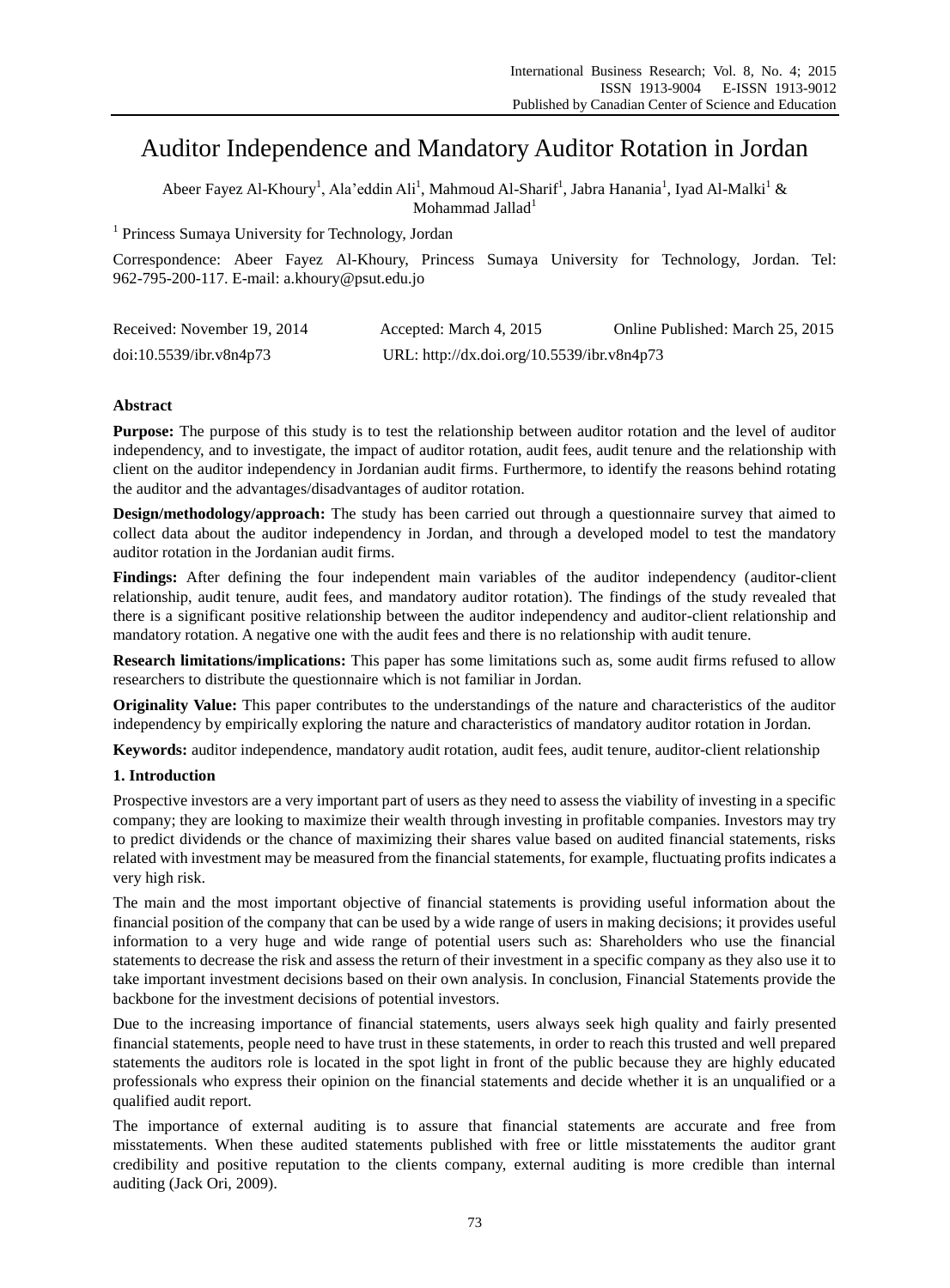The audit profession has reached a high level in many countries such as USA, England and Germany due to auditors" high independency and a lot of other rules and factors.

In most situations, public needs to have authenticity in financial statements and auditors who are auditing these financial statements. In order to reach a high authenticity, auditors must be independent. There are a lot of factors that affect auditor"s independency such as auditor"s rotation which can enhance the auditor independency and prevent the creation of a relationship between the auditor and the client firm.

Auditor independence is considered to be the main cornerstone in the auditing profession and practices. In most cases, auditor independency consists of two general forms: "independence in fact" and "independence in appearance"". Former requires auditors to form and express an opinion in the audit report as a dispassionate and expert observer, not influenced by personal bias, while the latter expects auditors to avoid situations and circumstances that might cause others to deduce that they are not maintaining an unbiased objective behavior of mind (Porter et al., 2003).

The auditor independence may negatively affected or lost if the auditor gains a personal relationship with the client as this may affect their ability to conduct an unbiased opinion. One of the threats that could lead to the lack of auditor opinion auditor-client relationships is having the same auditor for a long period of time (Flint, 1988). Flint (1988) also contends that having the same auditor for a long period of time in the office may result in an "over cozy-relationships", they might also develop some kind of loyalty for their clients, which will eventually lead to threatening the auditor"s independency. Having the same auditor for a long period of time will also cause "Over familiarity" and the auditor will start making unjustified assumptions instead of unbiased evaluation of evidence (Flint, 1988).

Apart from the audit rotation, when the auditor"s tenure increases, so will the auditor understands the client's business, control risks and other factors that result to the failure of the audit profession (AICPA, 1992). Given the controversies on auditor tenure Congress in 2002, decided not to require the mandatory rotation of audit firms. Instead, it directed the General Accounting Office (GAO) Conduct research on the potential effects of mandatory audit firm rotation on audit quality. The GAO"s (2003) study of the largest public accounting firms and their Fortune 1000 publicly traded client-companies concluded that mandatory audit firm rotation may not be the most efficient way to strengthen auditor independence and improve audit quality.

The audit quality has always been considered one of the most important topics in the audit profession. If the auditor is able to detect the existing material misstatements and report them, the audit report would be considered of a high quality. What would effect and impair the auditor's independence and his ability to conduct an unqualified audit report is the prolonged auditor-client relationship (Vanstraelen, 2000; Hamilton et al., 2005).

Auditor independence has always been a long debated subject between both professionals and academics. High profile accounting conflicts such as Enron and WorldCom have spotted light on the continuing arguments about whether and how auditors can be independent. The proposed solution for the prolonged auditor-client relationship and the lack of auditor independency is the mandatory audit rotation. The mandatory audit rotation forces each listed company to change its audit firm or at least its audit partner after a certain period of time (Arel et al., 2005). Rotating the auditor is very important and required by law in many countries for two main reasons: First to preserve the auditor independence that would be negatively affected by the intimacy of the auditor-client personal relationships. Second to improve the audit quality by encouraging the creativity in auditing approaches and methods that might be bounded by the intimacy of the auditor-client relationship (Carey & Simnett, 2006).

In this study, we are trying to find the possible effects of mandatory audit firm rotation on auditor independence and the quality of audit reports. Mandatory audit firm rotation has been recommended for a long time to improve the quality of the audit reports and maintain the auditor independency. For example, the Report of the Commission on Auditors" Responsibilities (Cohen Commission, 1978) suggests that mandatory rotation might change auditor incentives and bring a "fresh viewpoint" to audit engagements.

There is a positive effect on auditor's independence when applying audit rotation and it could be mandatory or voluntary. The mandatory audit rotation means that the auditors of the firm must be changed after a certain period of time while the auditor rotation in the firm is optional in the voluntary audit rotation.

The current study is expected to contribute to the literature on the determinants of audit rotation by providing empirical evidence on the impact of audit rotation on audit independency in an emerging economy; Jordan, as well as knowing the extent of audit rotation. This may assist in improving the current audit rotation requirements. Similarly, understanding the impact of audit rotation on audit independency may assist policy-makers in revising the items (general guidelines and requirements).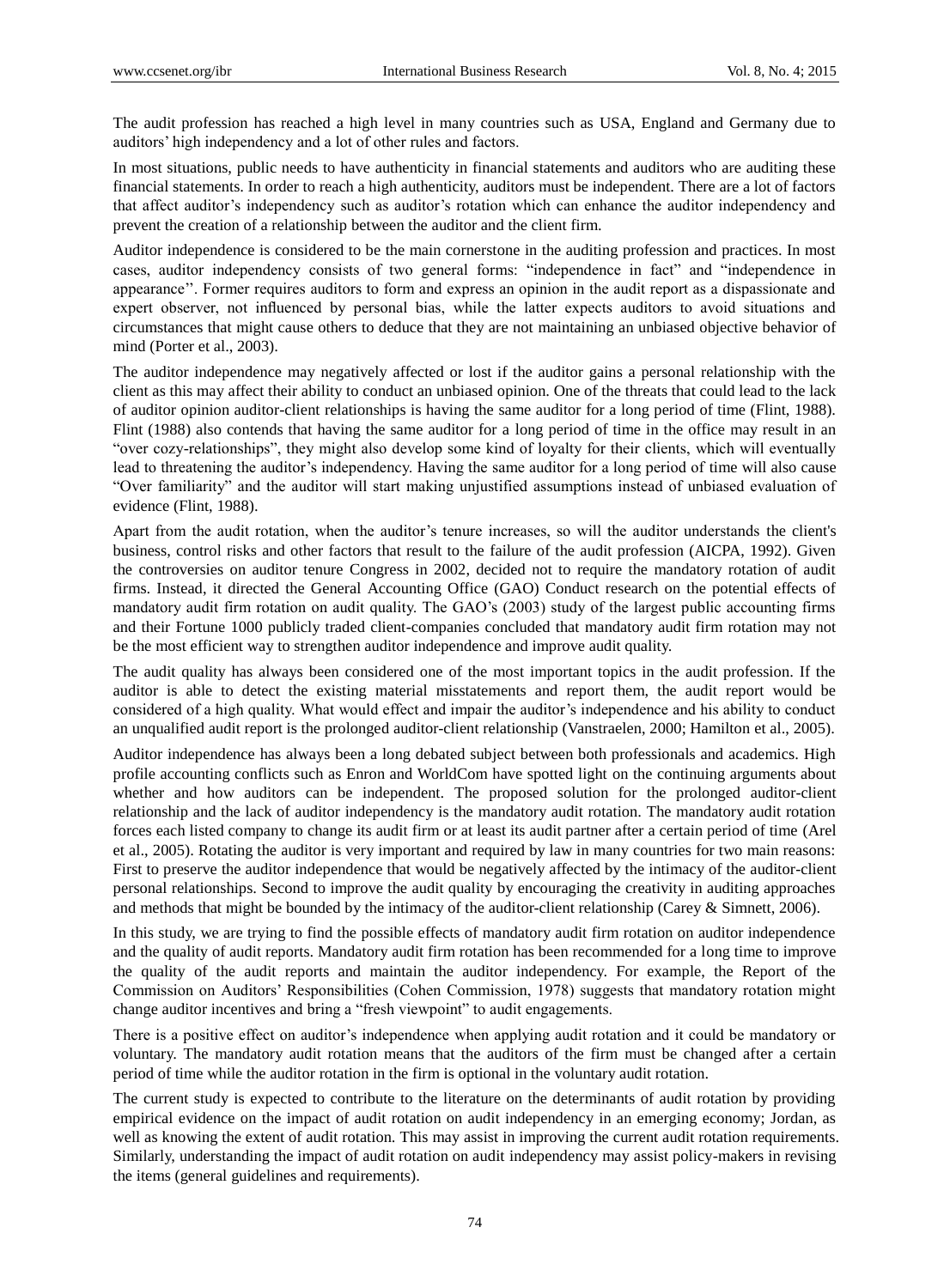#### **2. Theoretical Background**

The main purpose of the financial statements is to present a brief overview about the economic and financial position of the entity, these statements used by the company's management, government, labor union and other stakeholder for decision making process.

Financial statements should be reliable and fair to reflect the actual financial position of the company to enable the users to take the most appropriate decisions and attain the corporate objectives. Through auditing the auditors are going to assess the risk of errors and misstatements during the year to ensure that the financial statements are fairly presented and to evaluate the performance and internal control system of the company (Clements, 2011). The auditor reputation plays an effective role in assure the truthfulness of financial statements, many factors incorporated to build this reputation. The most important factor is the auditor"s independence (Simunic, 1984).

Auditor independence is the most important features in audit profession. Lack of auditor independence may cause injustice, problem between the audit firm and the client; in some cases it may cause bankruptcy of business and damage it as Enron and WorldCom scandal which considered the largest bankruptcy reorganization in American history (Khan, 2002)*.* When the auditor is regarded being independence, the financial information are more confidential for the public and used to make right decisions (Ghoshand Moon, 2004).

To increase independency auditors must follow and implement two aspects: first to be independent and objective as individual (Practitioner"s Independence), second the apparent independence of the auditor as a professional group to the society (Professional independence) (Izedonmi, 2000), The auditor should be independent on both of these aspects to provide a high level of professionalism on his work. Long auditor tenure is a major issue that effect negatively on audit independence, as the long relationship between the auditor and the client may lead to deterioration on the quality of the audit report (Mautz & Sharaf, 1961). The objectivity of the Auditor's opinion and his judgment on his client decreases over time due to the extended relationship between them. The personal and long-relationship between auditor and client tend the auditor to issue a qualified audit report.

Independency of auditors may increased through implementing the mandatory audit rotation in order to improve transparency between auditing committees and investors, mandatory audit rotation should reduce the risk of collusion and enhance the audit quality over the years (Hoyle, 1978).

#### *2.1 Audit Rotation*

McKesson Robbins accounting scandal of the 1930s was the shock which push the investor to reevaluate the confidence and validity of financial statement, although Price Waterhouse failed to detect \$19 million in misstatements of inventory and receivables, McKesson Robbins falsified records, and Price Waterhouse did not question or verify the validity of their financial statements. This fraud was followed by congressional hearings and attempts to reform the auditing and accounting profession, which was the reason to develop the first formal standards for auditing procedures and the beginning of mandatory audit rotation as a technique to improve audit quality (Ramos, 2002).

The issue tends to resurface as a major audit failure of a corporation collapses (Catanach & Walker, 1999).

Enron and WorldCom companies audit failure caused doubts in audits and the accounting profession in general and demanded much scrutiny; thus, 233 companies had to correct misstatements and earnings which raged the public for changes in regulations (Kahn, 2002).

Auditor rotation is motivated by public as a one of important tools to improve and increase the audit quality and the validity of financial statement corporate, which is recommended to be five to seven years then the firm change the audit firm, the main purpose of it is to limit the client-auditor relationships, in which the auditor loyalties may become divided, and thus reduce the auditor's independence one successful example was DuPont Company which used mandatory rotation from 1910 to 1954.

In the absence of audit rotation the auditor may using the same approach and audit program for several years, audit will lack the creativity it had in the beginning of the time that it will become predictable and ineffective (Hoyle, 1978). Audit rotation shall helps to get a fresh perspective on the client's financial statements and the new audit firm might be able to detect things in statements that the previous firm couldn't overlook and errors of the previous firm (McLaren, 1958). It also gives the opportunity to scrutinize other firm's work instead of just applying the peer review program (Catanach et al., 1999). This motivates audit firms to do their best in order to avoid embarrassment knowing some experts are to judge their work and competition, and differentiate themselves through trying to attract new clients. However, there are some professionals who oppose audit rotation for many reasons.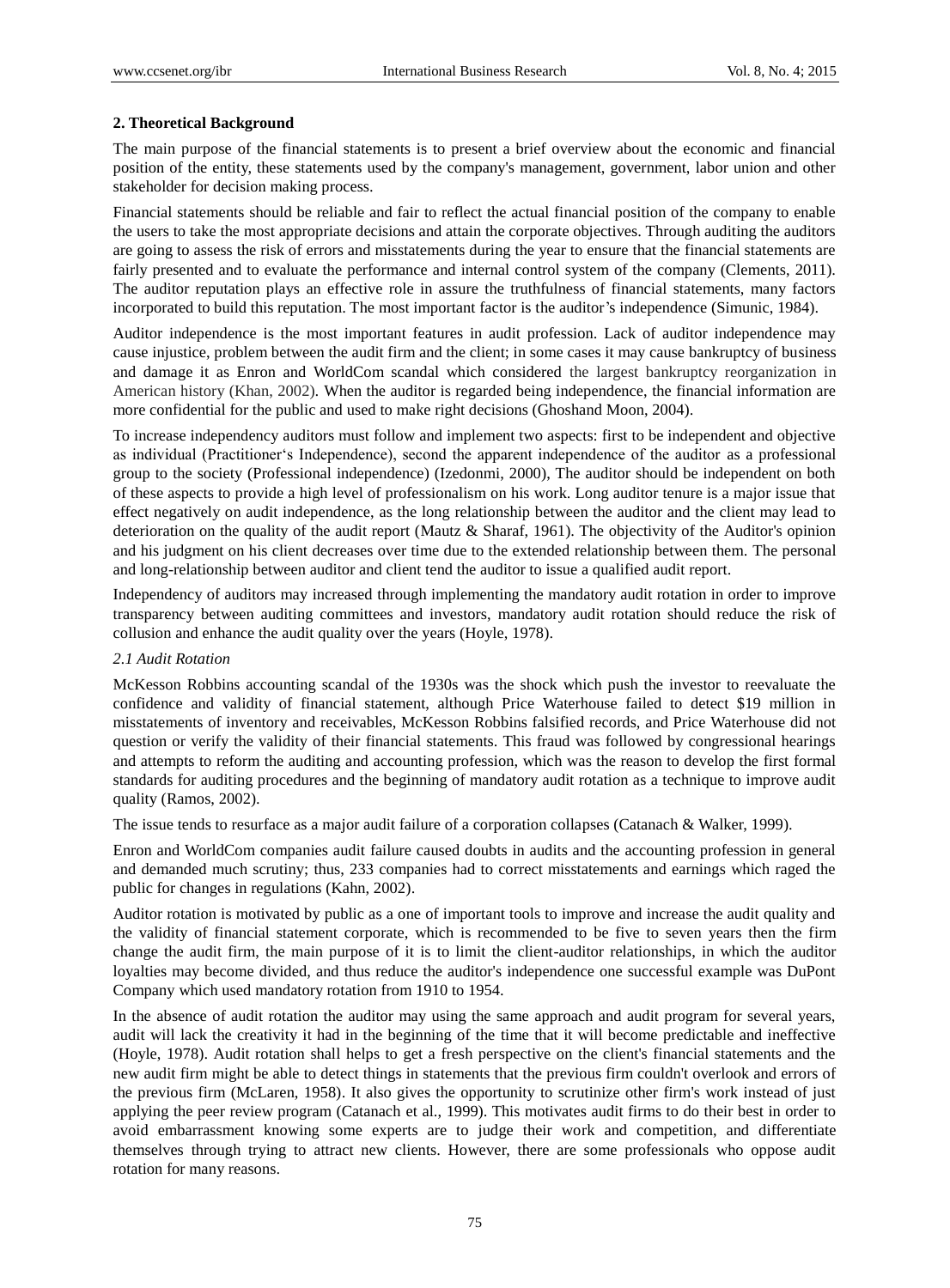# *2.2 Audit Tenure*

After very high-level audit failures such as Enron and WorldCom, the long audit tenure and its effect on audit quality has become a very important topic of public controversy in the USA. Since 1999 the US Securities and Exchange Commission (SEC) started to express its worry about the effects of the lengthy audit tenure on the auditor independence and audit quality (Accounting Today, 2004). Academics were called by the Chief Accountant of the SEC Lynn Turner to investigate whether the financial reporting quality deteriorated by the long-lasting relationship that has been developed by the client mangers and their auditors (Turner, 1999). Arthur Levitt, The Chairman of the SEC in 2000, repeated the worry of his Chief Accountant that the Judgment of the auditors was weakened by the length of the engagement with their clients (Levitt, 2000). In 2002 Levitt testified for the Senate Committee on Governmental Affairs that : Serious moves must be taken to make the companies change their audit firms not only partners every 5-7 years to make sure that fresh and new eyes are always looking at the numbers (Levitt, 2002).

Many published Studies in the USA have studied the effect of audit firm tenure on audit quality (Myers et al., 2003). Generally they came up with a conclusion supportive of the GAO"s conclusions that conclude as the tenure increases, so will the audit quality. And they show that most of the mistakes in the audit reports are most likely to happen in the first few years of the tenure of a new audit firm. However, there were a few studies that have studied and examined whether the audit partner rotation also has a negative effect on audit quality. Audit firm rotation and audit partner rotation can increase the risk of audit failures and mistakes during the first few years of the auditor tenure if the rotation makes it very difficult for the new partner to learn about the client"s operations (Cameran et al., 2005).

# *2.3 Auditor-Client Relationship*

The relationship between the auditor and the audited is limited to either financial; such as the payment of audit fees, or personal interactions; such as and the provision of non-audit services. The American institute of certified public accountants' (AICPA) Special Committee on Assurance Services has identified several new assurance services such as risk assessment, business performance management, information systems reliability, electronic commerce, and health care performance measurement. These services aim to increase the efficiency and effectiveness of the audit, as it provides a wider awareness with the client"s systems and strategies, hence offer firms substantial revenue opportunities (Elliott & Pallais, 1997; Telborg, 1996). Auditor's main concern is to question the reasonableness of financial statement assertions made by the client, maintaining judicial impartiality (AICPA, 1992). This can be highly affected by integrity and independence; which in turn is affected by many factors such as the audit lengthy tenure, which may decrease the intensity of scrutiny and the readiness to apply professional scepticism (Mautz, 1961), and the far that the relationship can get before a mutuality of interests is created (Sutton, 1993).

# *2.4 Audit Fees*

Auditors' independence is an important factor in the audit profession, therefore a lack of this independence will lead the auditor to take wrong decisions, and even more it may cause bigger problems such as business damages and bankruptcy (Ghosh, 2004). The financial statements will gain confidentiality and accuracy in the public eye when the auditor is independence (Cameran et al., 2005). Audit fees have a significant effect on the loyalty of auditor to his client, whether the client paying more or less than audit fees being paid to similar competitors. The client has the right to switch audit firms whenever there is dissatisfaction with the services provided by the auditor. (Carcello & Neal, 2003) findings show that high audit fees lead to high auditor dismissal, in other words it leads to auditor switching. (Ettredge et al., 2007) results show that when the client is paying lower audit fees comparable with other companies in the industry more likely to be loyal to their audit firms, on the other hand the audit quality can be clearly affected by the fees paid to the auditor, financial satisfaction that obtained by high audit fees paid to auditors may increase the professionalism and the effort exerted by the auditor which enhance the audit quality.

# **3. Literature Review**

(Khatab, 2013) examined the effect of joint audit and auditor Rotation on the firm"s value in Egypt. To gathering data he used a model of 34 companies in 14 sectors in the Egyptian stock market and the data are annual time series from 2005 to 2009. The audit rotation and the Leverage have a significance effect of the firm value. Also there is no significance effect of applying the joint auditing on increasing the value of a firm. Also there is a significance effect of applying the auditing rotation on increasing the value of a firm. The statistical analysis showed that the factor companies have a significance effect of the value a firm, while the time has no significance effect on the dependent variable. This means that the value of a firm can differ from company to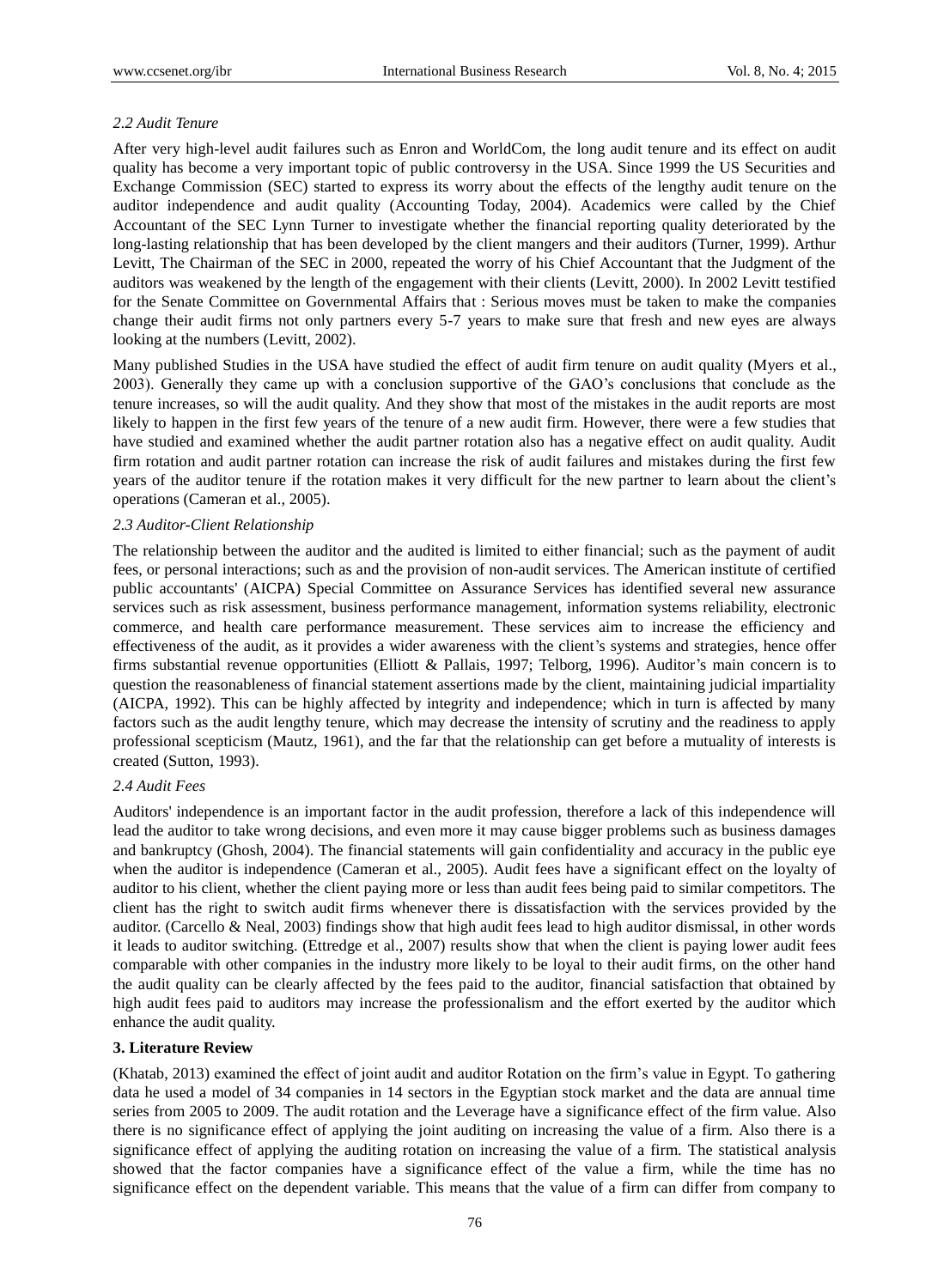another. At the end of this analysis it is recommended to apply audit rotation to increase the value of a firm and increase auditor independence level.

(Harris, 2012) investigated whether mandatory rotation rules affect audit quality in sample evidence from three countries over a number of years (Italy, South Korea, and Brazil) by using an international perspective on sample evidence that includes data from 1991 to 2010. They conclude that the auditor-client relationship is going to threat the auditor's independence and increase the concern about the constant profit flow as the audit firm will consider this relationship as a long-term contract between them and the client. Another issue is due to the long auditor tenure, the auditor is going to anticipate errors and evidences because of the prior experience in the company, this threat called "familiarity threat". The auditors should collect new and innovative audit evidence.

(Fargher et al., 2008) studied the effect of audit partner tenure on client manager"s accounting discretion of Australian firms that were publicly traded on the ASX over the period 1990-2004 (14 years) on a sample consist of firms from 20 industries. The purpose of the study aimed to examine the effect of audit partner tenure on client managers" accounting discretion. They used a model to analyze their hypotheses of comparing audit quality associated with short- and long-tenured audit partners with audit quality associated with medium-tenured audit partners. The authors examined that, in the initial years of tenure of a new audit partner, client managers' accounting discretion decreases when the new partner is from the same audit firm as the outgoing partner. However, when the new audit partner is from a different audit firm as the outgoing partner (audit firm rotation), it is found that client manager's accounting discretion increases in those initial year.

(Zhang et al., 2006) examined a sample of 372 companies from the united states through electronic newsletter from 2004 to 2006 to find the relationship between the audit committee, auditors independence and disclosure of control weaknesses, this study indicates that the independency of an auditor influenced by the financial bond, the auditor tends to issue unqualified audit report and ignore problems in the internal control of the clients company.

But some other studies (Francis, 2004) examined the relation between the fees paid to auditors for audit and non-audit services during the year of 2001 by using pooled sample contains 3,133 unique firms in the United States within 1 year before and 1 year after a firm"s first disclosure of fees paid to auditors, the study shows that the auditor has an incentive to provide a high quality of audit work to preserve his reputation, as the client fees are a small proportion from the total income of the audit firm.

(Chung, 2004) A multivariate regression analyses are used for testing a sample consists of Canadian firms listed on the Toronto Stock Exchange from 2002 to 2004 to study the impact of the limited auditor tenure on earnings, and thus audit quality by taking advantage of the unique audit regulations that govern the listed firms in Korea, by examining how discretionary accruals, a measure of earnings quality drawn from prior literature, vary around an event that imposed a limit on the length of the auditor-client relationship via the auditor designation requirement for Korean firms likely to manage earnings. The study found that limiting the length of the auditor-client relationship will be more motivating for auditors to maintain independence as it will improve the audit quality, which will provide more incentives to resist management pressures and thus holds firms from manipulating earnings.

(Cameran et al., 2005) have studied the effect of the auditor engagement period on the quality of audit. To gather data, auditors have been appointed for a 3-year period engagement that can be renewed twice up to 9 years of engagement. Found that the auditor's conservatism increases in the last 3-year period, the last one before the mandatory rotation, as well-known (Basu, 1997) model on timely loss recognition has confirmed. They have also hired earnings response coefficients as a proxy to measure investors' perception of audit quality, which have showed audit quality perception increase in the last 3-year period.

(Myers et al., 2003) argued and provided evidences on the potential impact of the mandatory audit firm rotation on the financial reporting quality and for the purpose of getting the data the analyzed a sample of public companies that issued financial statement restatements between January 1997 and October 2001, they compared these financial statements restatements to a match of set of non-restating public companies and found that mature companies are more likely in general to have longer auditor tenure and are in most situations less likely to make restatements. And figured out that audit tenure is not significantly related to the chance and probability of restatements in the overall, to be specific misstatements that do not increase non-core earnings are less likely as the auditor-client relationship lengthens.

From another side, misstatements the increase earnings are more likely as tenure lengthens, but other examination shows that this result is related with restatements of quarterly financial statements, which are reviewed rather than audited.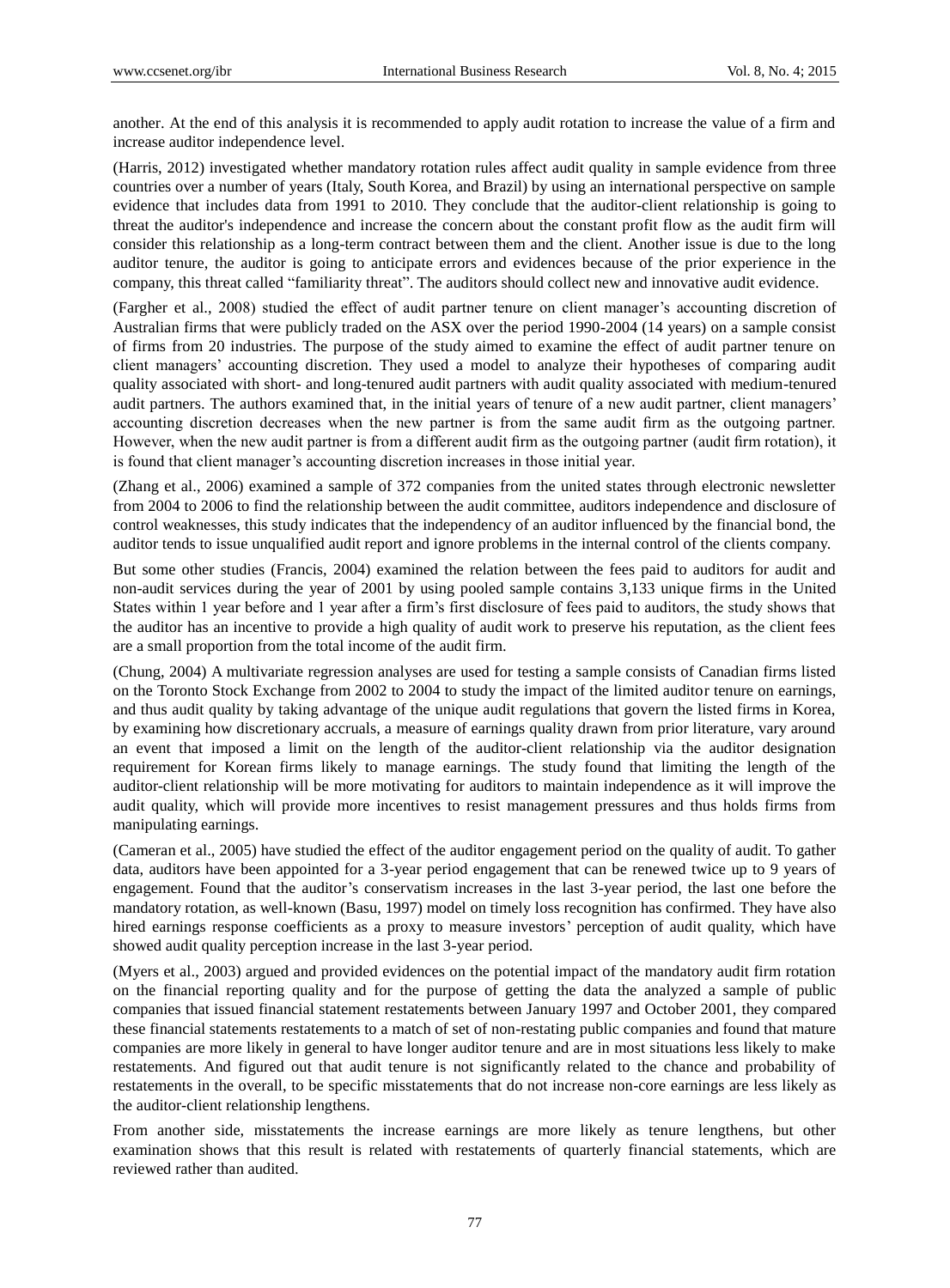Auditor tenure is not directly related with significant increase in the propensity for restatements of annual financial reports, putting eye on just the restatements example, we discover that no evidence that changing auditors effects the likelihood that the auditor identifies the need for restatements(Myers et al., 2003).

(Davis et al., 2002) studied the relation between the length of auditor tenure and the extent of absolute discretionary accruals and forecast errors (defined as actual earnings less earnings forecasts). By sampling 855 firms over the period 1981 to 1998, the study found a positive relation between tenure and absolute discretionary accruals and a negative relation between tenure and absolute analyst forecast errors. Although it emphasized a greater reporting flexibility to reduce reported earnings and more ability of meeting earnings forecast in consistence with management, management is still able to exceed earnings forecast as a significant positive relation between tenure and signed forecast errors exists.

### **4. Methodology**

A survey research design was used to gather information from the respondents concerning their opinion on the impact of mandatory audit on auditor independence in Jordan. 130 questionnaires were administered to Audit firms were returned 100, 85 of them were valued for analyzing.

### *4.1 Model Specification*

For the purpose of measuring the significant relationship between the dependent variable (Auditor independency) and independent variables, an econometric model is hereby specified:

$$
AUDIND = AO + AIMAR + A2ACR + A3AF + A4T + ET \tag{1}
$$

Where:  $AO = Constant$ :

 $A(n) = Parameter estimate;$ 

MAR= Mandatory Audit Rotation;

AUDIND = Auditor Independence;

ACR = Auditor-Client relationship;

 $AF =$  Audit Fees:

 $T =$ Tenure:

ET = Stochastic error term.

#### *4.2 Hypotheses*

The relationship between the auditor and the auditee is limited to either financial; such as the payment of audit fees, or personal interactions; such as the provision of non-audit services. The American institute of certified public accountants" (AICPA) Special Committee on Assurance Services has identified several new assurance services such as risk assessment, business performance management, information systems reliability, electronic commerce, and health care performance measurement (Telborg, 1996). Auditor's main concern is to question the reasonableness of financial statement assertions made by the auditee, maintaining judicial impartiality (AICPA, 1997b). This can be highly affected by integrity and independence; which in turn is affected by many factors such as the audit lengthy tenure, which may decrease the intensity of scrutiny and the readiness to apply professional skepticism (Mautz & Sharaf, 1961), and the far that the relationship can get before a mutuality of interests is created (Sutton, 1993).

# *H1: There is a significant positive relationship between auditor independency and the Auditor-Client relationship.*

Many published Studies in the USA have studied the effect of audit firm tenure on audit quality (Ghosh & Moon, 2004; Carcello & Nagy, 2004; Myers et al., 2003; Johnson et al., 2002; Geiger & Raghunandan, 2002). Generally they came up with a conclusion supportive of the GAO"s conclusions that conclude as the tenure increases, so will the audit quality. And they show that most of the mistakes in the audit reports are most likely to happen in the first few years of the tenure of a new audit firm. However, there were a few studies that have studied and examined whether the audit partner rotation also has a negative effect on audit quality. Audit firm rotation and audit partner rotation can increase the risk of audit failures and mistakes during the first few years of the auditor tenure if the rotation makes it very difficult for the new partner to learn about the client"s operations (Cameran et al., 2005).

# *H2: There is a significant positive relationship between auditor independency and audit tenure.*

Auditor independence is the most important feature in audit profession. Lack of auditor independence may cause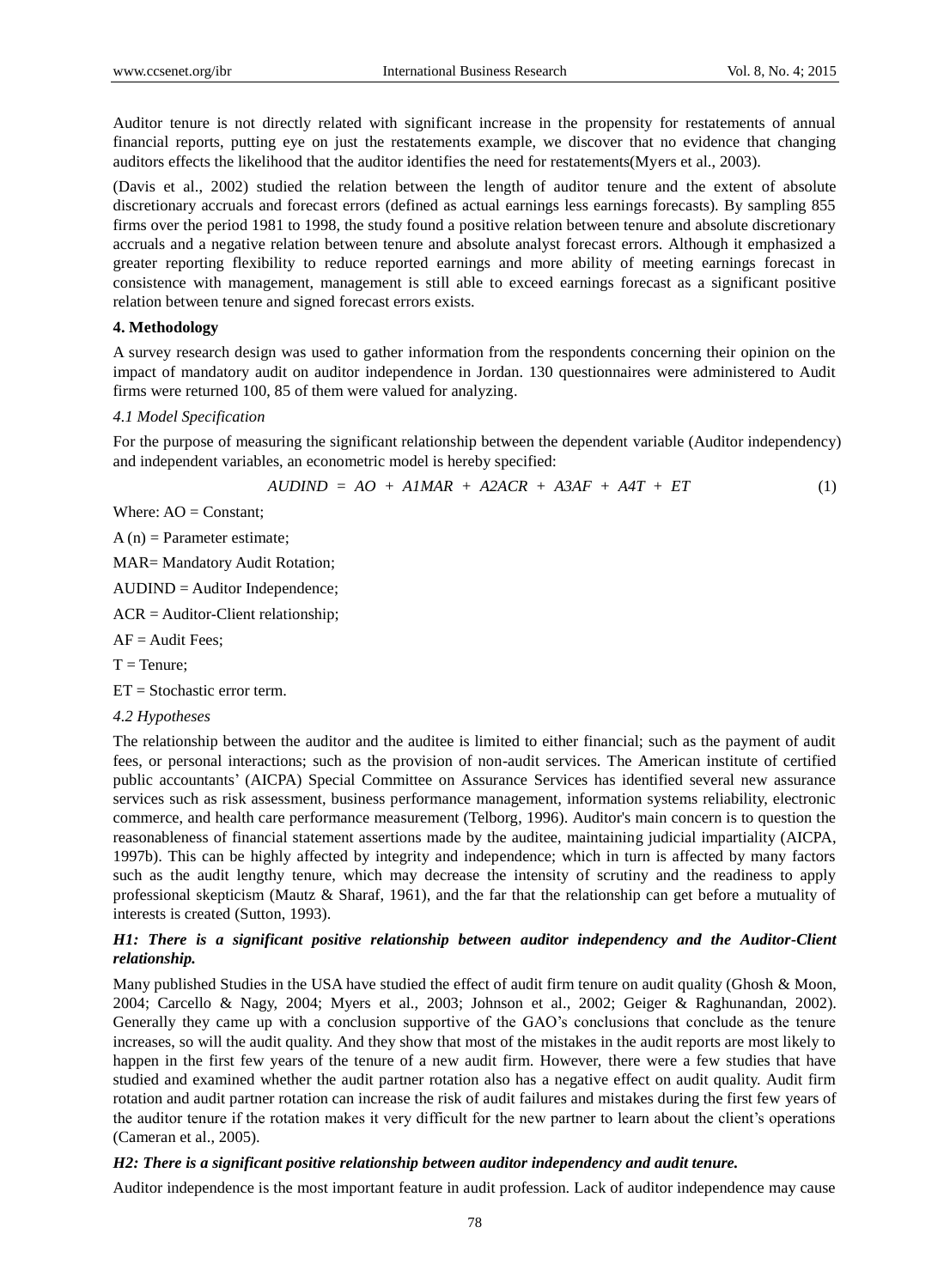injustice, problem between the audit firm and the client and in some cases it may cause bankruptcy and business damage. When the auditor is regarded being independent, the financial information are more confidential for the public and used to make right decisions (Ghosh & Moon, 2004; Cameran et al., 2005). There is a relation between audit fees and auditor loyalty, It shows whether the client paying less or more audit fees relative to other company, are more like to be loyal to their auditors. There is a significant effect on client degree of loyalty to their audit firms depending on relative audit fees. When there is dissatisfaction with the services provided by the auditor, the client has the right to switch auditors whenever they want. (Carcello, 2003) findings shows that high audit fees lead to high auditor dismissal, in another word lead to auditor switching. Result to weak relationship between the client and the audit firms. (Ettredge et al., 2007) results show client paying lower audit fees comparable with other companies be more likely loyal to their audit firms.

#### *H3: There is a significant negative relationship between Auditor independency and Audit fees.*

In the absence of audit rotation the auditor may using the same approach and audit program for several years, audit will lack the creativity it had in the beginning of the time that it will become predictable and ineffective (Hoyle, 1978). Audit rotation shall help to get a fresh perspective on the client's financial statements and the new audit firm might be able to detect things in statements that the previous firm couldn't overlook and errors of the previous firm (McLaren, 1958). It also gives the opportunity to scrutinize other firm's work instead of just applying the peer review program (Catanach et al., 1999). This motivates audit firms to do their best in order to avoid embarrassment knowing some experts are to judge their work and competition, and differentiate themselves through trying to attract new clients. However, there are some professionals who oppose audit rotation for many reasons.

#### *H4: There is a significant positive relationship between auditor independence and auditor rotation.*

| Independent variable | <b>General models</b> | <b>Final models</b> |
|----------------------|-----------------------|---------------------|
| <b>Constants</b>     | 1.388*                | 1.371               |
|                      | 0.007                 | 0.007               |
| Relationship         | $0.265**$             | $0.277**$           |
|                      | 0.07                  | 0.05                |
| <b>Tenure</b>        | 0.041                 | 0.704               |
|                      | 0.44                  | 0.495               |
| Fees                 | $-0.237**$            | $0.230**$           |
|                      | 0.05                  | 0.05                |
| <b>Rotation</b>      | $0.555*$              | $0.579*$            |
|                      | 0.005                 | 0.002               |

Table 1. Summary of the regression results

*Note.* Model 1:  $R^2$ =0.308; Adjusted  $R^2$ =0.263; Model 2:  $R^2$ =0.307; Adjusted  $R^2$ =0.273.

\*Significant at 1%; \*\* Significant at 10%.

H1: There is a significant positive relationship between auditor independence and auditor-client relationship.

The regression result in Table 1 reveals a positive relationship between IND and R ( $\beta$ =.277). However, their relationship is statistically insignificant at the .05 level ( $p=$  .05). Thus, H1 accepted.

H2: There is a significant positive relationship between auditor independence and audit tenure.

With reference to table 5, it is clear that T and IND are positively related ( $\beta$ = .704). However, the relationship is statistically insignificant at the .05 level ( $\rho$ = 0.495). Thus, H2 cannot be accepted.

H3: There is a significant negative relationship between Audit fees and Auditor independence.

The regression result in Table 1 reveals a negative relationship between F and IND ( $\beta$ = -0.23). However, the relationship is found to be.

Statistically insignificant the .05 level ( $p=$  -0.05). Thus, H3 accepted.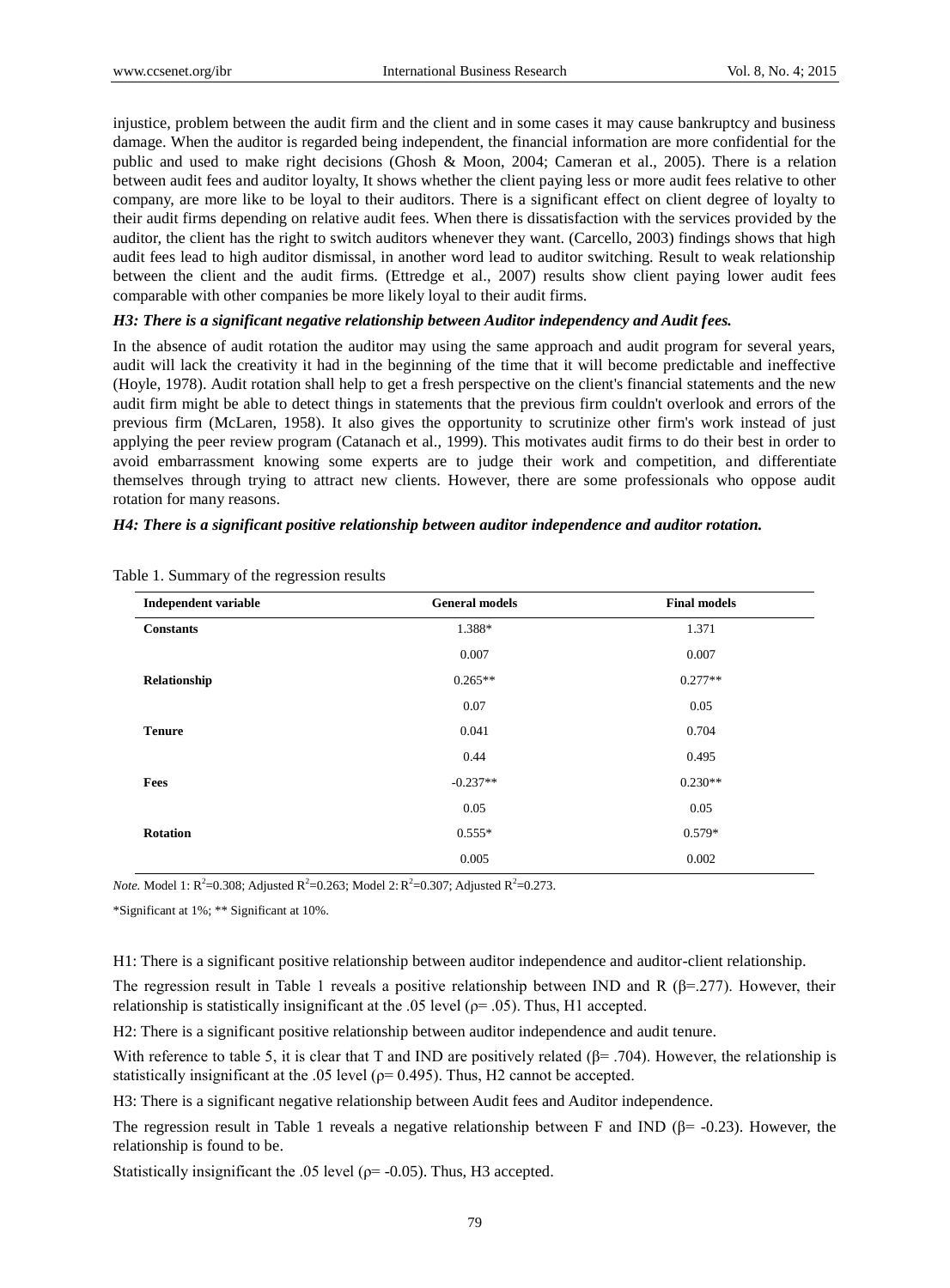H4: There is a significant positive relationship between mandatory rotation and Auditor independence.

According to Table 1, ROT has a significant Positive relationship with IND ( $\beta$ = 0.579). Furthermore, the relationship is found to be significant with  $(p=0.002)$ . Thus, H4 accepted.

#### **5. Conclusions**

### *5.1 The Effect of the Auditor Rotation on the Auditor Independency*

There was a positive significant relationship between the auditor rotation and the auditor independency, in general when the auditor rotation increases the auditor independency increases, sometimes auditors use the same methods and the same techniques in auditing a specific firm which sometimes may lead to some misstatements and can increase the chances of firm fraud or manipulation and that is consistent with (Hoyle, 1978; McLaren, 1958) studies.

In the researchers personal point of view, encouraging firms to use the auditor rotation every set of years because auditor rotation is an essential factor which enhances the auditor independency due to the apprehension of the auditor that the next auditor or audit firm may discover some misstatements made by him, so usually the auditor will try to do his job in a perfect way, the auditor rotation may also prevent relationships between auditors and the audited firm which means that auditor rotation will play a main role in maintaining auditor independency and enhancing the audit quality.

#### *5.2 The Effect of the Audit Fees on the Auditor Independence*

Throughout the research, there is a negative relationship between the audit fees and the auditor independency. The researchers personal opinion if the audit fees decrease, the independence and loyalty increase because the market competition increase between the auditors, and the auditors needs to prove themselves by implement a high percentage of dependency and loyalty which leads to a high professional work and increase the credibility of financial statement with low or normal fees, and that is consistent with (Ettredge et al., 2007; Cameran et al., 2005). And the auditor independence decrease if the audit fees increase because the client may use the high fees to encourage the auditor to work properly with full professionally and loyalty, In other word the client has to pay more fees in order to acquire what he want, and the client may purchase the auditor independency when applying a high fees comparable with other clients.

#### **References**

Accounting Today. (2004). Newsbriefs: PwC settles Raytheon suit for \$50M. *Accounting Today, 18*(11), 3.

- AICPA. (1992). *SEC practice section*. Statement of Position Regarding Mandatory Rotation of Audit Firms of Publicly Held Companies, American Institute of Certified Public Accountants, New York, NY.
- Arel, B., Brody, R., & Pany, K. (2005). Audit firm rotation and audit quality. *The CPA Journal,* January.
- Basu, S. (1997). The conservatism principle and the asymmetric timeliness of earnings. *Journal of Accounting and Economics, 24*, 3-37. http://dx.doi.org/10.1016/S0165-4101(97)00014-1
- Cameran, M., Di Vincenzo, D., & Merlotti, E. (2005). *The audit firm rotation rule: A review of the literature*. Working paper, SDA Boccini School of Management, Milan.
- Carcello, J. V., & Nagy, A. L. (2004). Audit firm tenure and fraudulent financial reporting. *Auditing: A Journal of Practice & Theory, 23*(2), 55-69. http://dx.doi.org/10.2308/aud.2004.23.2.55
- Carcello, J., & Neal, T. (2003). Audit committee characteristics and auditor dismissals following "new" going-concern reports. *The Accounting Review, 78*(1), 95-117*.* http://dx.doi.org/10.2308/accr.2003.78.1.95
- Carey, P., & Simnett, R. (2006). Audit partner tenure and audit quality. *The Accounting Review, 81*(3), 653-676. http://dx.doi.org/10.2308/accr.2006.81.3.653
- Catanach, A. H., & Walker, P. L. (1999). The international debate over mandatory auditor rotation: A conceptual research framework. *Journal of International Accounting, Auditing, & Taxation, 8*(1), 43-66. http://dx.doi.org/10.1016/S1061-9518(99)00004-X
- Clements. (2011). *The importance of an audit system to companies*. Retrieved from http://smallbusiness.chron.com/importance-audit-system-companies-14705.html
- Commission on Auditors" Responsibilities (The Cohen Commission). (1978). *Report, Conclusions, and Recommendations*. New York, NY: AICPA.
- Elliott, R. K., & Pallais, D. M. (1997). To market, to market we go. *The Journal of Accountancy*.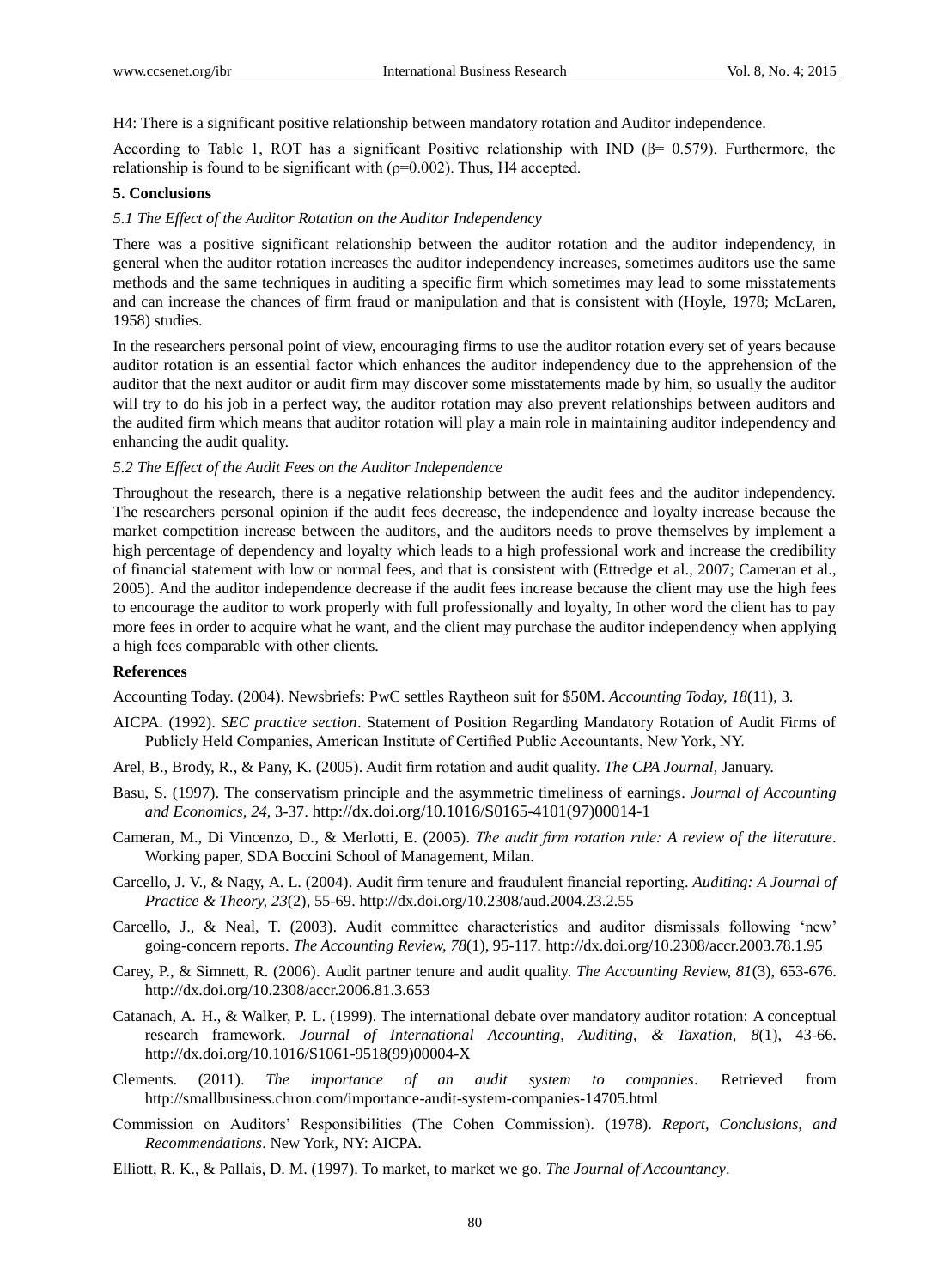- Ettredge, M., Li, C., & Scholz, S. (2007). Audit fees and auditor dismissals in the Sarbanes-Oxley era. *Accounting Horizons, 21*(4), 371-386. http://dx.doi.org/10.2308/acch.2007.21.4.371
- European Commission. (2011). *Proposal for a regulation of the European parliament and of the council on specific requirements regarding statutory audits of public-interest entities*. Retrieved from http://ec.europa.eu/internal\_market/auditing/docs/reform/regulation\_en.pdf
- Fargher, N. et al. (2008). The effect of audit partner tenure on client managers' accounting discretion. *Managerial Auditing Journal, 23*(2), 161-186. http://dx.doi.org/10.1108/02686900810839857
- Flint, D. (1988). *Philosophy and principles of auditing – An introduction.* London: Macmillan Education Ltd.
- Francis, J. R. (2004). What do we know about audit quality? *The British Accounting Review, 36*(4), 345-368. http://dx.doi.org/10.1016/j.bar.2004.09.003
- GAO. (2003). *Public accounting firms: Required study on the potential effects of mandatory audit firm rotation*. Report to the Senate Committee on Banking, Housing, and Urban Affairs and the House Committee on Financial Services, GAO-04-216, November, United States General Accounting Office, Washington, DC.
- Geiger, M., & Raghunandan, K. (2002). Auditor tenure and audit reporting failures. *Auditing: A Journal of Practice & Theory, 21*(1), 67-78. http://dx.doi.org/10.2308/aud.2002.21.1.67
- Ghosh, A., & Moon, D. (2004). *Auditor tenure and perceptions of audit quality*. Working paper, The Securities and Exchange Commission, Washington, DC.
- Hamilton, J., Ruddock, C., Stockes, D., & Taylor, S. (2005). *Audit partner rotation, earnings quality and earnings conservatism*. Retrieved from http://papers.ssrn.com/ sol3/papers.cfm?abstract\_id¼740846
- Hoyle, J. (1978, May). Mandatory rotation: The arguments and an alternative. *The Journal of Accountancy*, 69-78.
- Izedonmi, F. O. I. (2000). *Introduction to auditng*. Benin, Nigeria: Ambik Press Johnson V.E.
- Jack, O. (2009). External auditing of financial statements: Its importance to your company and business. *Business Accent*, February 2009.
- Johnson, V., Khurana, I., & Reynolds, K. (2002). Audit-firm tenure and the quality of financial reports. *Contemporary Accounting Research, 19*(4), 638-60. http://dx.doi.org/10.1506/LLTH-JXQV-8CEW-8MXD
- Kahn, J. (2002, January 7). One plus one makes what? *Fortune, 145*(1), 88-90.
- Khatab, G. (2013). The effect of joint audit and audit rotations of the firm"s value.
- Levitt, A. (2000). Renewing the covenant with investors. Speech delivered at the NYU Center for Law and Business, New York, May 10. Retrieved from http://www.sec.gov/news/speech/spch370.htm
- Levitt, A. (2002). *Opening statement*. Speech delivered at the Committee on Governmental Affairs of United States Senate, Washington DC, January 24.
- Mautz, R., & Sharaf, H. (1961). *The philosophy of auditing*. Sarasota, FL: American Accounting Association.
- McLaren, N. L. (1958, July). Rotation of Auditors. *The Journal of Accountancy, 106*, 41-44.
- Myers, J., Myers, L., & Omer, T. (2003). Exploring the term of the auditor-client relationship and the quality of earnings: A case for mandatory auditor rotation? *The Accounting Review, 78*(3), 779-99. http://dx.doi.org/10.2308/accr.2003.78.3.779
- Porter, B., Simon, J., & Hatherly, D. (2003). *Principles of External Auditing.* Chichester: Wiley.
- Ramos, M. (2002, Dec.). *SAS 99 gives CPAs new chance to reclaim reputation*. Retrieved from http://www.cpa2biz.com/News/Viewpoint/SAS+99+Gives+CPAs+New+Chance+to+Reclaim+Reputation.h tm
- Simunic, D. (1984). Auditing, consulting, and auditor independence. *Journal of Accounting Research, 22*(2), 679-702. http://dx.doi.org/10.2307/2490671
- Sutton, S. G. (1993). Towards an understanding of the factors affecting the quality of the audit process. *Decision Sciences, 24*(1), 88-105. http://dx.doi.org/10.1111/j.1540-5915.1993.tb00464.x
- Telborg, R. (1996). CPA leaders forge new vision: New paradigm scarps traditional view of firm, regulation. *Accounting Today*, Nov. 25-Dec. 15, pp. 1, 38-39, 44, 47-48.
- Vanstraelen, A. (2000). Impact of renewable long-term audit mandates on audit quality. *The European Accounting Review, 9*(3), 419-442. http://dx.doi.org/10.1080/09638180020017140